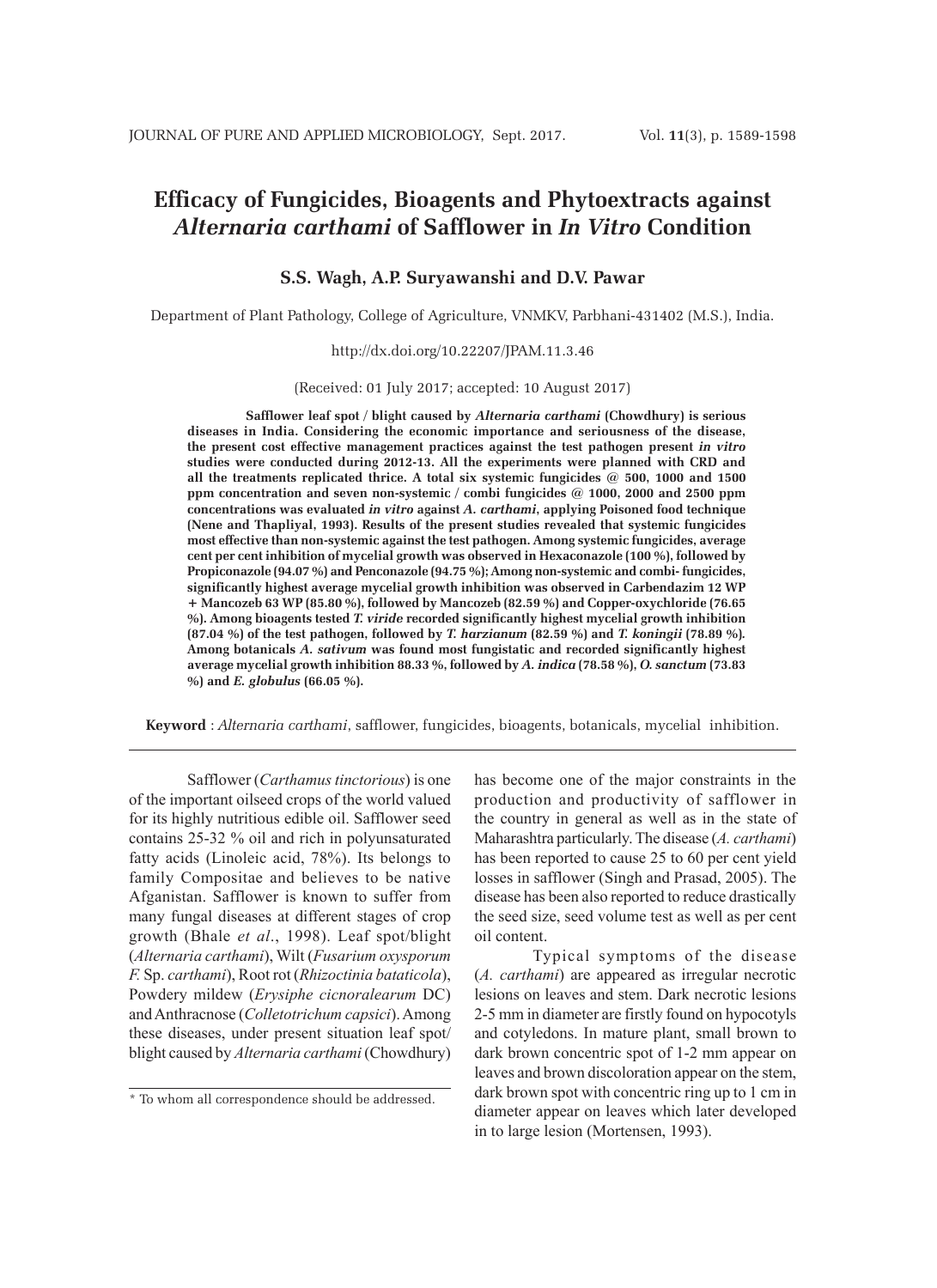Safflower cultivars / varieties presently under cultivation do not posses proven field resistance or tolerance and majority of them are more or less prone to the leaf spot / blight disease (*A. carthami*), under such circumstances fungicides provide the most reliable means of controlling foliage diseases. Present day public perceptions and environmental hazards are compelling to search for alternative eco-friendly disease management strategies, for which integration of various cultural, biological and chemical methods might be the solution (Barnwal *et al*., 2011; Jagan *et al*., 2013). Recently, biological control using bioagents and phytoextracts has received much attention in both conventional and organic farming to suppress plant diseases and to overcome some extent the public concerns regarding chemical fungicides (Gardener and Fravel, 2002; Samnels, 2006). Several plant extracts have been demonstrated to possess excellent antifungal properties and their exploitation as bio-fungicides has been emphasized within the broad strategy of environmental protection (Singh *et al*., 2013; Devi *et al*., 2014). An understanding of the role of environmental factors and their consequences on infection, development and spread of the pathogen / diseases is needed to develop sustainable disease management practices (Bal and Kumar, 2014; Singh *et al.* 2014).

#### **MATERIALS AND METHODS**

#### *In vitro* **evaluation of fungicides**

Efficacy of six systemic fungicides and seven non-systemic / combi fungicides was evaluated *in vitro* at 500, 1000, 1500 ppm (Systemic fungicides) and 1000, 2000 and 2500 ppm (Non Systemic) concentration against *A. carthami,* applying Poisoned food technique (Nene and Thapliyal, 1993) and using Potato dextrose agar (PDA) as basal culture medium. Based on active ingredient, requisite quantity of the test fungicides was calculated, mixed separately thoroughly with autoclaved and cooled  $(40 \degree C)$ PDA medium in conical flasks to obtain desired concentrations. This PDA medium amended separately with the test fungicides was then poured (20 ml / plate) aseptically in Petri plates (90 mm dia.) and allowed to solidify at room temperature. For each of the test fungicide and its

desired concentrations, three plates / treatment / replication were maintained. After solidification of the PDA medium, all the plates were inoculated aseptically by placing in the centre a 5 mm culture disc obtained from actively growing 7 days old pure culture of *A. carthami* and incubated in an inverted position at  $28\pm2$  °C. Petri plates filled with plain PDA (without any fungicide) and inoculated with the pure culture disc of *A. carthami* were maintained as untreated control.

Observations on radial mycelial growth / colony diameter were recorded at an interval of 24 hours and continued till untreated control plates were fully covered with mycelial growth of the test pathogen. Per cent inhibition of the test pathogen with the test fungicides over untreated control was calculated by applying following formula (Vincent, 1927).

$$
C-T
$$
Per cent inhibition = 100

Where,

 $C =$  growth of the test fungus in untreated control plate

 $T =$  growth of the test fungus in treated plate *In vitro* **evaluation of bioagents**

Seven fungal and two bacterial bioagents were evaluated *in vitro* against *A. carthami*, applying Dual Culture Technique (Dennis and Webster, 1971). Seven days old cultures of the test bioagents and test pathogen (*A. carthami*) grown on PDA were used for the study. Two 5 mm culture discs, one each of the test pathogen and test bioagent were cut out with sterilized cork borer and placed at equidistance, exactly opposite to each other on autoclaved and solidified PDA medium in Petri plates and three plates were incubated at 28±2 0 C. PDA plates inoculated alone with pure culture disc (5 mm) of the test pathogen were maintained as untreated control.

Observations on linear mycelial growth of the test pathogen and test bioagent were recorded at an interval of 24 hours and continued till untreated control plates were fully covered with mycelial growth of the test pathogen. Per cent inhibition of the test pathogen with the test bioagent, over untreated control was calculated by applying following formula (Arora and Upaddhyay, 1978).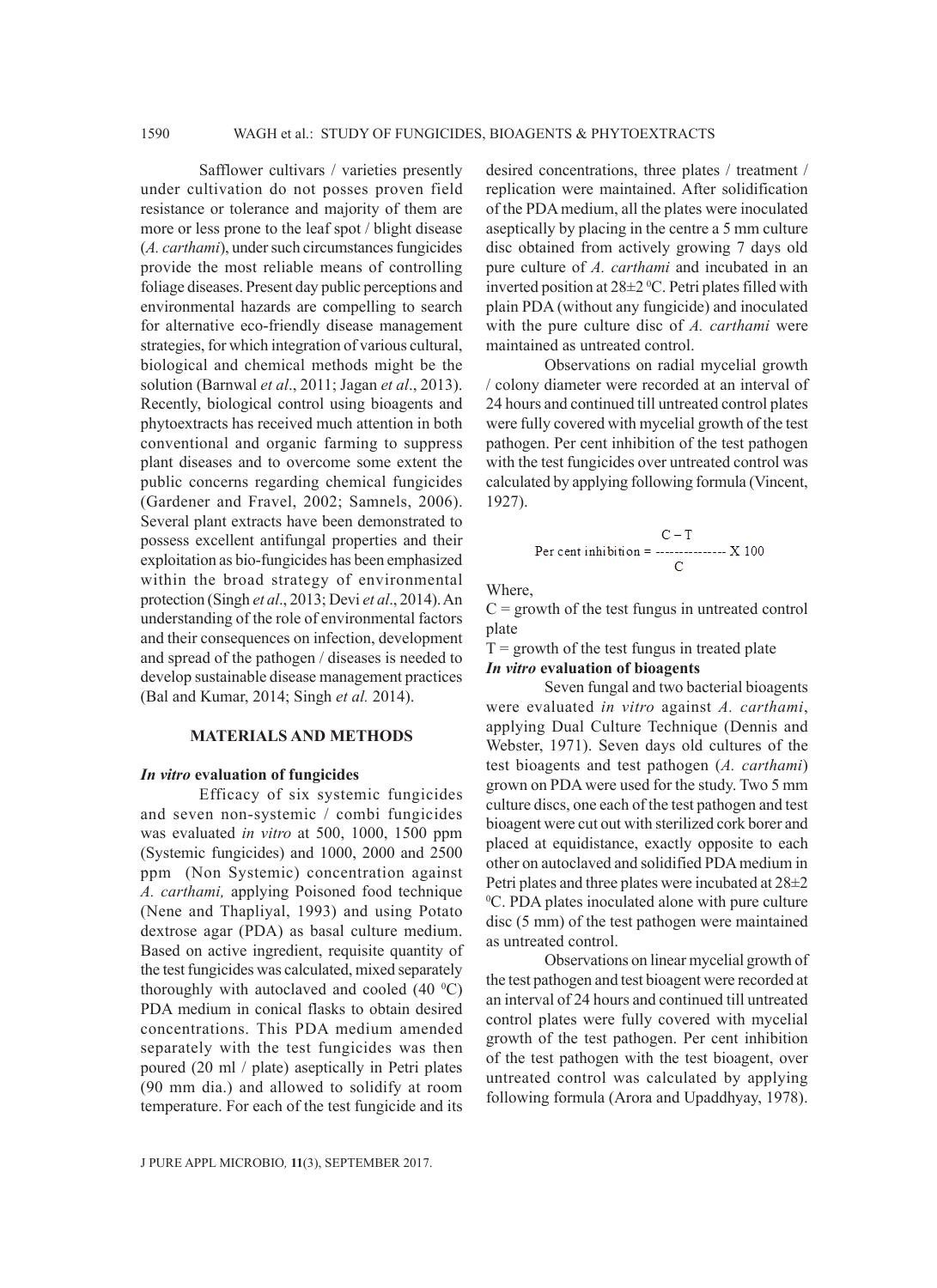|                     | Colony growth in<br>control plate | Colony growth in<br>Intersecting plate |        |  |  |
|---------------------|-----------------------------------|----------------------------------------|--------|--|--|
| Per cent Growth $=$ |                                   |                                        | - X100 |  |  |
| Inhibition          | Colony growth in control plate.   |                                        |        |  |  |

### *In vitro* **evaluation of plant extracts / botanicals**

Aqueous extracts of 14 botanicals (as detailed under treatments) were evaluated *in vitro*  against *A. carthami*. Leaf / bulb / rhizome extract of the test botanicals were prepared by grinding with mixture-cum grinder. Washed 100 g each leaves / Turmeric rhizome / Onion bulb / Garlic cloves were macerated separately in 100 ml distilled water (w/v) and the macerates obtained were filtered separately through double layered muslin cloth. Each of the filtrate obtained was further filtered through Whatman No. I filter paper using funnel and volumetric flasks (100 ml cap.). The final clear extracts obtained formed the standard plant extracts of 100 per cent concentration. These were evaluated (each  $\omega$  10 %, 15 % and 20 %) *in vitro* against *A. carthami*, applying Poisoned Food Technique (Nene and Thapliyal, 1993) and using Potato dextrose agar (PDA) as basal culture medium.

An appropriate quantity of each test aqueous extract (100 %) was separately mixed thoroughly with autoclaved and cooled  $(40 \degree C)$ PDA medium in conical flasks (250 ml cap.) to obtain desired concentrations of 10, 15 and 20 per cent. The PDA medium amended separately with the test aqueous extract was then poured (20 ml / plate) into sterile glass Petri plates (90 mm dia.) and allowed to solidify at room temperature. For each test botanical extract and their respective concentrations, three plates / treatment / replication

were maintained and all the treatments were replicated thrice. Upon solidification of the amended PDA medium, all the treatment plates were aseptically inoculated by placing in the centre a 5 mm mycelial disc obtained from a week old actively growing pure culture of *A. carthami*. Plates containing plain PDA without any botanical extract and inoculated with mycelial disc of the test pathogen served as untreated control. All these plates were then incubated at  $28 \pm 2$  °C temperature for a week or till the untreated control plates were fully covered with mycelial growth of the test pathogen.

Observations on radial mycelial growth / colony diameter of the test pathogen were recorded treatment-wise at 24 hours interval and continued till mycelial growth of the test pathogen was fully covered in the untreated control plates. Per cent inhibition of mycelial growth over untreated control was calculated by applying the formula given by Vincent (1927).

# **RESULTS AND DISCUSSION**

## **Disease management strategies** *In vitro* **evaluation of systemic fungicides Mycelial inhibition**

Results (Table 1 and Plate 1) revealed that all the systemic fungicides tested (each @ 500, 1000 and 1500 ppm) significantly inhibited mycelial growth of *A. carthami*, over untreated control. Further, per cent mycelial inhibition was increased with increase in concentrations of the fungicides tested represented in Fig. 1.

| Tr.            | Treatments              |              | % Inhibition*at ppm |              |              |
|----------------|-------------------------|--------------|---------------------|--------------|--------------|
| N <sub>o</sub> |                         | 500          | 1000                | 1500         |              |
| Τ,             | Carbendazim50 WP        | 38.52(22.66) | 49.26(29.51)        | 53.70(32.48) | 47.16(28.22) |
| $T_{2}$        | Propiconazole 25 EC     | 94.22(70.44) | 100(89.99)          | 100(89.99)   | 98.07(83.47) |
| $T_{3}$        | Hexaconazole 5 EC       | 100(89.99)   | 100(89.99)          | 100(89.99)   | 100(89.99)   |
| T <sub>4</sub> | Difenconazole 25 EC     | 83.70(56.87) | 89.08(63.00)        | 93.33(68.95) | 88.70(62.94) |
| $T_{\rm s}$    | Penconazole 10 EC       | 90.19(64.40) | 94.07(70.17)        | 100(89.99)   | 94.75(74.85) |
| $T_{6}$        | Thiophanate methyl 70WP | 27.41(15.91) | 41.48(24.50)        | 44.63(26.50) | 37.84(22.30) |
| $T_{15}$       | Control(Untreated)      | 00.00(00.00) | 00.00(00.00)        | 00.00(00.00) | 00.00(00.00) |
|                | $S.E. +$                | 0.69         | 0.45                | 0.32         |              |
|                | $C.D. (P = 0.01)$       | 2.08         | 1.37                | 0.97         |              |

**Table 1.** *In vitro* bioefficacy of systemic fungicides against *A. carthami*

\*: Mean of three replications, Dia: Diameter, Av.: Average

Figures in parentheses are arcsine transformed values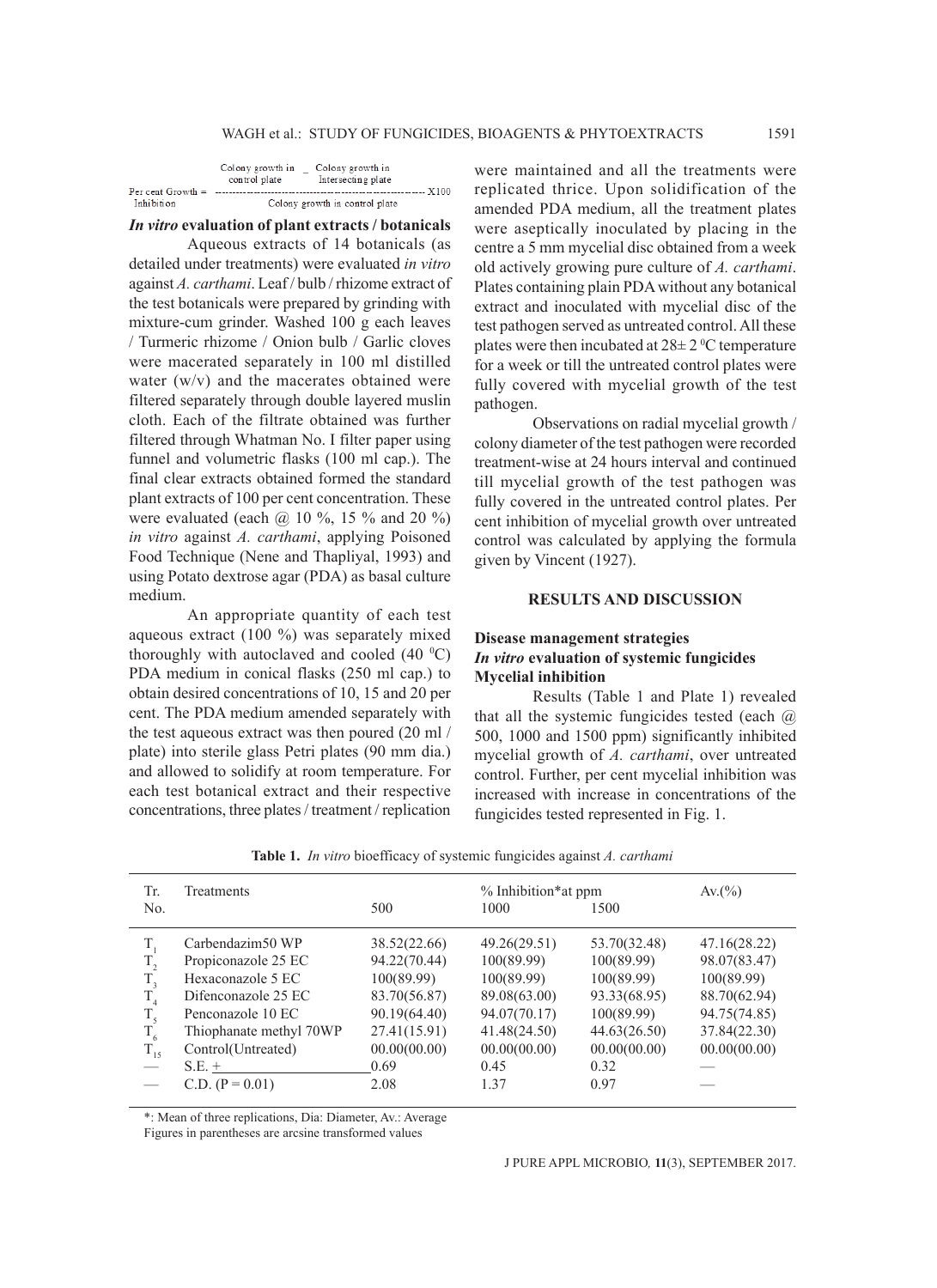## 1592 WAGH et al.: STUDY OF FUNGICIDES, BIOAGENTS & PHYTOEXTRACTS

Average mycelial growth inhibition recorded with the test systemic fungicides was ranged from 37.84 (Thiophanate methyl) to 100 (Hexaconazole) per cent. However, it was cent per cent with Hexaconazole (100 %), followed by Propiconazole (94.07 %) and Penconazole (94.75 %) and Difenconazole (88.70%). Whereas, it was comparatively minimum with Thiophanate methyl (37.84 %) and Carbendazim (47.16 %).

These results are in conformity with the earlier findings of those workers who reported systemic fungicides *viz*., Hexaconazole, Propiconazole, Penconazole, Difenconazole, Thiophanate methyl and Carbendazim at various concentrations had significantly inhibited mycelial growth of *A. carthami* infecting safflower (Murumkar *et al*., 2009; Taware *et al*., 2014), *A. helianthi* infecting sunflower (Amaresh and Nargund, 2004), *A. alternata* infecting sesame (Bavaji *et al.*, 2012).

# *In vitro* **evaluation of non-systemic and combifungicides**

## **Mycelial inhibition**

Results (Table 2, Plate 2 and Fig.

| Tr.         | Treatments                                  |              | % Inhibition* at ppm |              | Av.(%)       |
|-------------|---------------------------------------------|--------------|----------------------|--------------|--------------|
| No.         |                                             | 1000         | 2000                 | 2500         |              |
| $T_{7}$     | Chlorotholonil                              | 46.30(27.82) | 50.74(30.49)         | 52.96(31.98) | 50.00(30.10) |
| $T_{8}$     | Ridomil MZ72 WP                             | 51.67(31.23) | 53.89(32.60)         | 56.11(34.13) | 53.89(32.65) |
| $T_{\rm q}$ | Carbendazim $12 WP + \text{Mancozeb} 63 WP$ | 83.15(56.62) | 84.81(58.03)         | 89.44(63.48) | 85.80(59.38) |
| $T_{10}$    | Copper-oxychloride 50WP                     | 71.67(46.23) | 77.74(50.72)         | 80.54(53.64) | 76.65(50.20) |
| $T_{11}$    | Copper-hydroxide77 WP                       | 66.30(41.24) | 70.74(45.03)         | 71.67(45.77) | 69.57(44.01) |
| $T_{12}$    | Mancozeb75 WP                               | 80.00(53.84) | 81.85(54.95)         | 85.93(59.24) | 82.59(56.01) |
| $T_{13}$    | Propineb70 WP                               | 57.22(34.90) | 61.48(37.93)         | 63.52(39.43) | 60.74(37.42) |
| $T_{14}$    | Curzate M872 WP                             | 64.62(40.54) | 66.48(41.67)         | 68.52(43.25) | 66.54(41.82) |
| $T_{15}$    | Control(Untreated)                          | 00.00(00.00) | 00.00(00.00)         | 00.00(00.00) | 00.00(00.00) |
|             | $S.E. +$                                    | 0.46         | 0.65                 | 0.63         |              |
|             | $C.D. (P = 0.01)$                           | 1.37         | 1.94                 | 1.87         |              |

**Table 2.** *In vitro* bioefficacy of non-systemic and combi- fungicides against *A. carthami*

\*: Mean of three replications, Dia: Diameter, Av.: Average

Figures in parentheses are arcsine transformed values

**Table 3.** *In vitro* bioefficacy of bioagents against *A. carthami*

| Tr. No.      | Treatments              | Colony Dia. of test<br>pathogen * (mm) | % Inhibition |
|--------------|-------------------------|----------------------------------------|--------------|
|              | Fungal antagonists      |                                        |              |
| $T_{1}$      | Trichoderma viride      | 11.67                                  | 87.04(60.54) |
| $\rm T_{_2}$ | T. harzianum            | 15.67                                  | 82.59(55.70) |
| $T_{3}$      | T. hamatum              | 23.33                                  | 74.07(47.80) |
| $T_{4}$      | T. koningii             | 19.00                                  | 78.89(52.08) |
| $T_{\rm s}$  | T. longibrachiatum      | 27.33                                  | 69.63(44.13) |
| $T_{6}$      | T. (Gliocladium) virens | 31.67                                  | 64.81(40.41) |
| $T_{7}$      | Aspergillus niger       | 39.83                                  | 55.74(36.60) |
|              | Bacterial antagonists   |                                        |              |
| $T_{\rm g}$  | Bacillus subtilis       | 36.33                                  | 59.63(29.63) |
| $T_{\rm q}$  | Pseudomonas fluorescens | 45.05                                  | 49.33(33.87) |
| $T_{10}$     | Control (Untreated)     | 90.00                                  | 00.00(00.00) |
|              | $S.E. +$                | 0.78                                   | 0.75         |
|              | $C.D. (P = 0.01)$       | 2.30                                   | 2.22         |
|              |                         |                                        |              |

\* : Mean of three replications, Dia.: Diameter,

Figures in parentheses are arcsine transformed values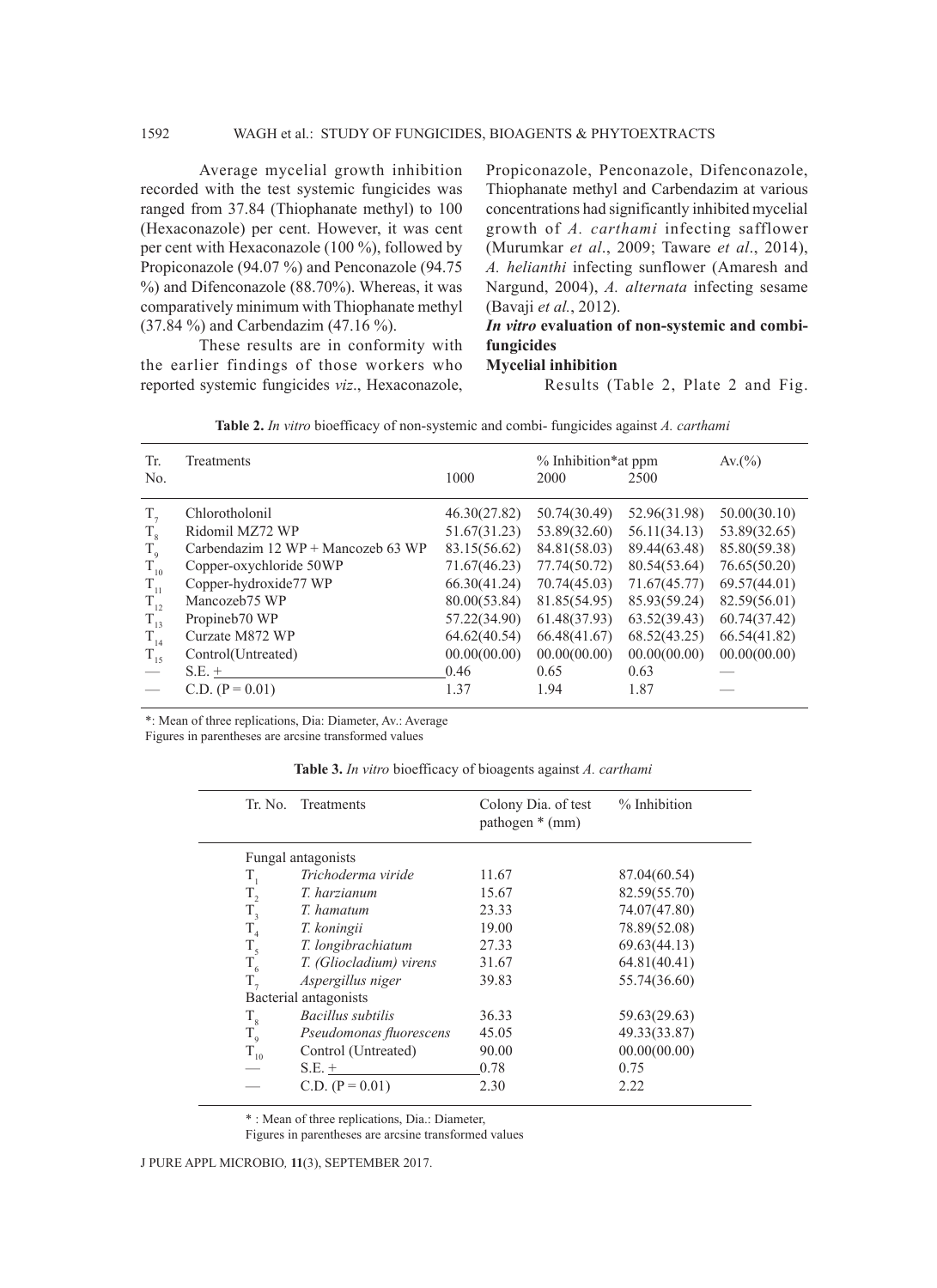2) revealed that all non-systemic and combifungicides tested (each  $\omega$  1000, 2000 and 2500 ppm) significantly inhibited mycelial growth of *A. carthami*, over untreated control. Further, per cent mycelial inhibition was increased with increase in concentrations of the fungicides tested.

Average mycelial growth inhibition recorded with the test non-systemic and combifungicides was ranged from 50.00 (Chlorotholonil) to 85.80 (Carbendazim 12 WP + Mancozeb 63 WP) per cent. However, it was highest average mycelial growth inhibition with Carbendazim 12  $WP + Mancozeb 63 WP (85.80 %)$ , followed by Mancozeb (82.59 %), Copper-oxychloride (76.65 %), Copper-hydroxide (69.57 %), Curzate (66.54 %), Propineb (60.74 %), Ridomil MZ (53.89 %) and Chlorotholonil (50.00 %).

Thus, six systemic, six non-systemic and two combi- fungicides tested were found fungistatic against *A. carthami*. However, on the basis of order of merit systemic fungicides *viz*., Hexaconazole, Propiconazole, Penconazole and Difenconazole and non-systemic / combi fungicides Carbendazim 12 WP + Mancozeb 63 WP (SAAF 75 WP),



**Plate 1.** *In vitro* effect of systemic fungicides at various concentrations on growth and inhibition of *A. carthami*

| Тr.<br>No.                               | Treatments                                                                                    | Av.<br>(mm)             | 10                                           | % Inhibition<br>15                           | 20                                           | Av.<br>$(\%)$                                |
|------------------------------------------|-----------------------------------------------------------------------------------------------|-------------------------|----------------------------------------------|----------------------------------------------|----------------------------------------------|----------------------------------------------|
| T,                                       | Onion( <i>Allium cepa</i> )                                                                   | 44.22                   | 50.37(23.12)                                 | 55.56(33.75)                                 | 57.78(35.30)                                 | 50.87(30.72)                                 |
| $T_{\gamma}$                             | Ghaneri(Lantana camera)                                                                       | 44.28                   | 46.30(27.58)                                 | 50.37(30.24)                                 | 55.74(33.87)                                 | 50.80(30.56)                                 |
| $T_{\rm a}$                              | Tulsi(Oscimum sanctum)                                                                        | 23.56                   | 65.74(41.10)                                 | 76.49(49.89)                                 | 79.26(52.43)                                 | 73.83(47.81)                                 |
| $T_{4}$                                  | Gliricidia (Gliricidia sepium)                                                                | 77.78                   | 07.04(40.37)                                 | 14.07(80.87)                                 | 19.63(11.32)                                 | 13.58(44.19)                                 |
| $T_{5}$<br>$T_{6}$                       | Neem(Azardirachta indica)<br>Garlic(Allium sativum)<br>Bouganveillia( <i>B. spectabilis</i> ) | 19.28<br>10.50<br>72.06 | 72.96(46.86)<br>83.70(56.87)<br>14.44(83.04) | 79.26(52.43)<br>88.52(62.27)<br>19.44(11.21) | 83.52(56.64)<br>92.78(68.15)<br>25.93(15.03) | 78.58(51.98)<br>88.33(62.43)<br>19.94(36.43) |
| $T_{\tau}$<br>$T_{\rm g}$<br>$T_{\rm q}$ | Datura(Datura metal)<br>Eucalyptus(Eucalyptus globulus)                                       | 41.33<br>30.56          | 51.48(30.98)<br>59.63(36.60)                 | 56.67(34.52)<br>65.93(41.24)                 | 61.30(37.80)<br>72.59(46.55)                 | 56.48(34.43)<br>66.05(41.46)                 |
| $T_{10}$                                 | Periwinkle(Vinca rosea)                                                                       | 51.17                   | 35.93(21.05)                                 | 47.96(28.66)                                 | 50.37(30.24)                                 | 44.75(26.65)                                 |
| $\rm T_{_{11}}$                          | Turmeric(Curcuma longa)                                                                       | 32.33                   | 53.89(32.61)                                 | 60.74(37.40)                                 | 67.41(42.39)                                 | 60.68(37.47)                                 |
| $T_{12}$                                 | Custard apple(Annona squimosa)                                                                | 64.78                   | 21.48(12.41)                                 | 27.04(15.69)                                 | 35.56(20.83)                                 | 28.03(16.31)                                 |
| $T_{13}$                                 | Parthenium(P. hysterophorus)                                                                  | 59.11                   | 25.74(14.91)                                 | 35.37(20.71)                                 | 41.85(24.74)                                 | 34.32(20.12)                                 |
| $T_{14}$                                 | Karanj(Pongamia pinnata)                                                                      | 53.44                   | 32.96(19.24)                                 | 41.85(24.74)                                 | 47.04(28.06)                                 | 40.62(24.01)                                 |
| $T_{15}$                                 | Control (Untreated                                                                            | 90.00                   | 00.00(00.00)                                 | 00.00(00.00)                                 | 00.00(00.00)                                 | 00.00(00.00)                                 |
|                                          | $S.E. +$<br>C.D. $(P = 0.01)$                                                                 |                         | 0.64<br>1.86                                 | 0.41<br>1.18                                 | 0.67<br>1.94                                 |                                              |

|  |  |  | Table 4. In vitro bioefficacy of botanicals against A. carthami |  |  |  |  |
|--|--|--|-----------------------------------------------------------------|--|--|--|--|
|--|--|--|-----------------------------------------------------------------|--|--|--|--|

\* : Mean of three replications, Dia.: Diameter, Av.: Average, Conc.: Concentration,

Figures in parentheses are arcsine transformed values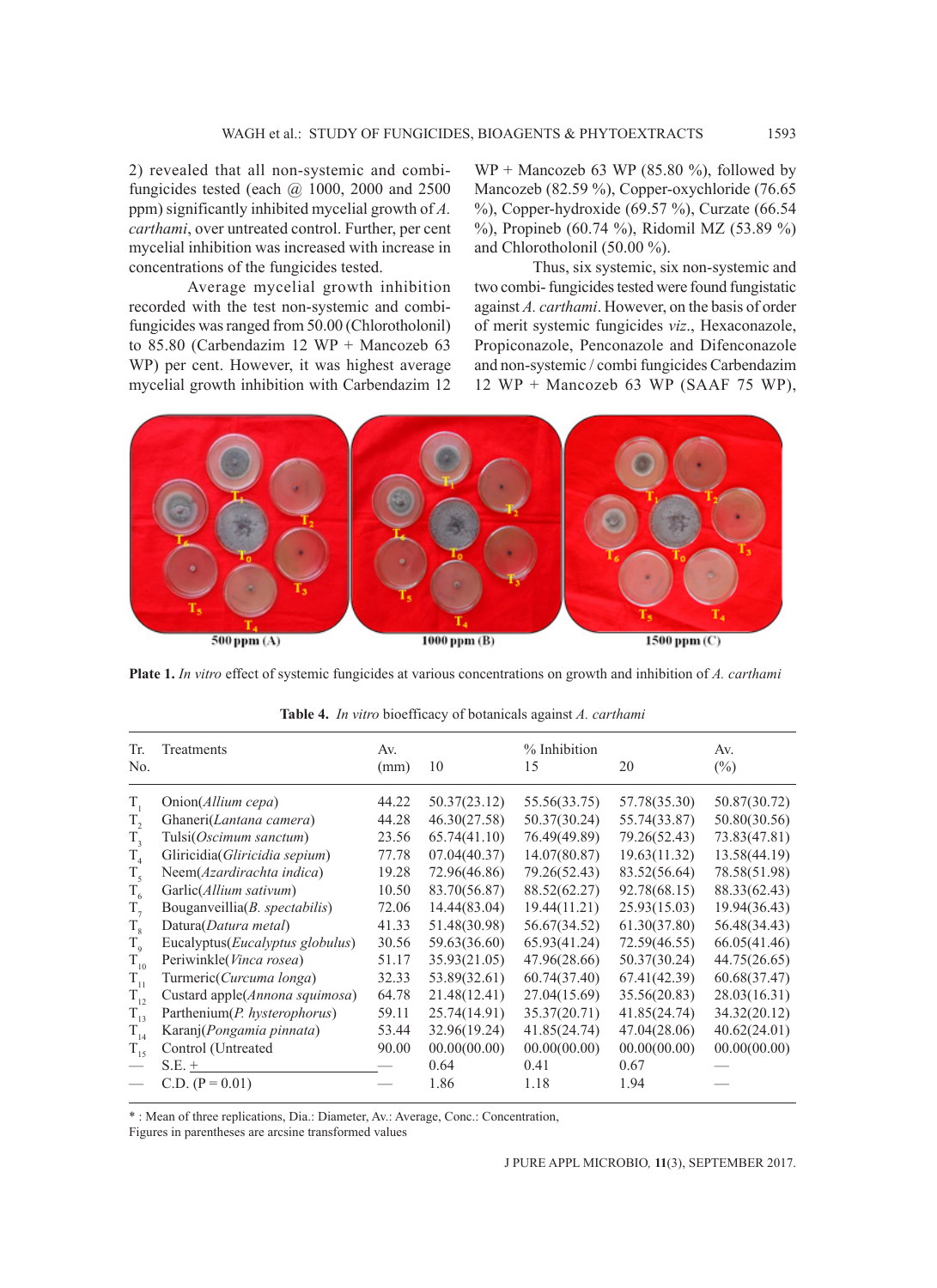Mancozeb, Copper-oxychloride, Copper-hydroxide and Curzate etc were found most promising against *A. carthami*, causing leaf spot / blight in safflower.

Non-systemic fungicides *viz*., Mancozeb, Copper-oxychloride, Copper hydroxides, Propineb and Chlorothalonil and Combi- fungicides (systemic+contact) *viz*., Carbendazim+Mancozeb, Metalaxyl+Mancozeb were also reported to cause cent-per cent or significantly maximum mycelial growth inhibition of *Alternaria* leaf spot / blight causing fungal pathogens such as *A. carthami* infecting safflower (Murumkar *et al*., 2009; Taware *et al*., 2014), *A. helianthi* infecting sunflower

(Mathivanan and Prabhavathy, 2007; Mesta *et al*., 2009).

#### *In vitro* **evaluation of bioagents**

The results obtained on mycelial growth and inhibition of *A. carthami* with seven fungal and two bacterial antagonists are presented in Table 3, Plate 3 and Fig. 3.

Results (Table 3) revealed that all the bioagents evaluated exhibited fungistatic / antifungal activity against *A. carthami* and significantly inhibited its growth, over untreated control. Of the antagonists tested, *T. viride* was found most effective with highest mycelial



**Plate 2.** *In vitro* effect of non-systemic and combi- fungicides at various concentrations on growth and inhibition of *A. carthami* 



J PURE APPL MICROBIO*,* **11**(3), SEPTEMBER 2017. **Fig. 1.** *In vitro* bioefficacy of systemic fungicides against *A. carthami*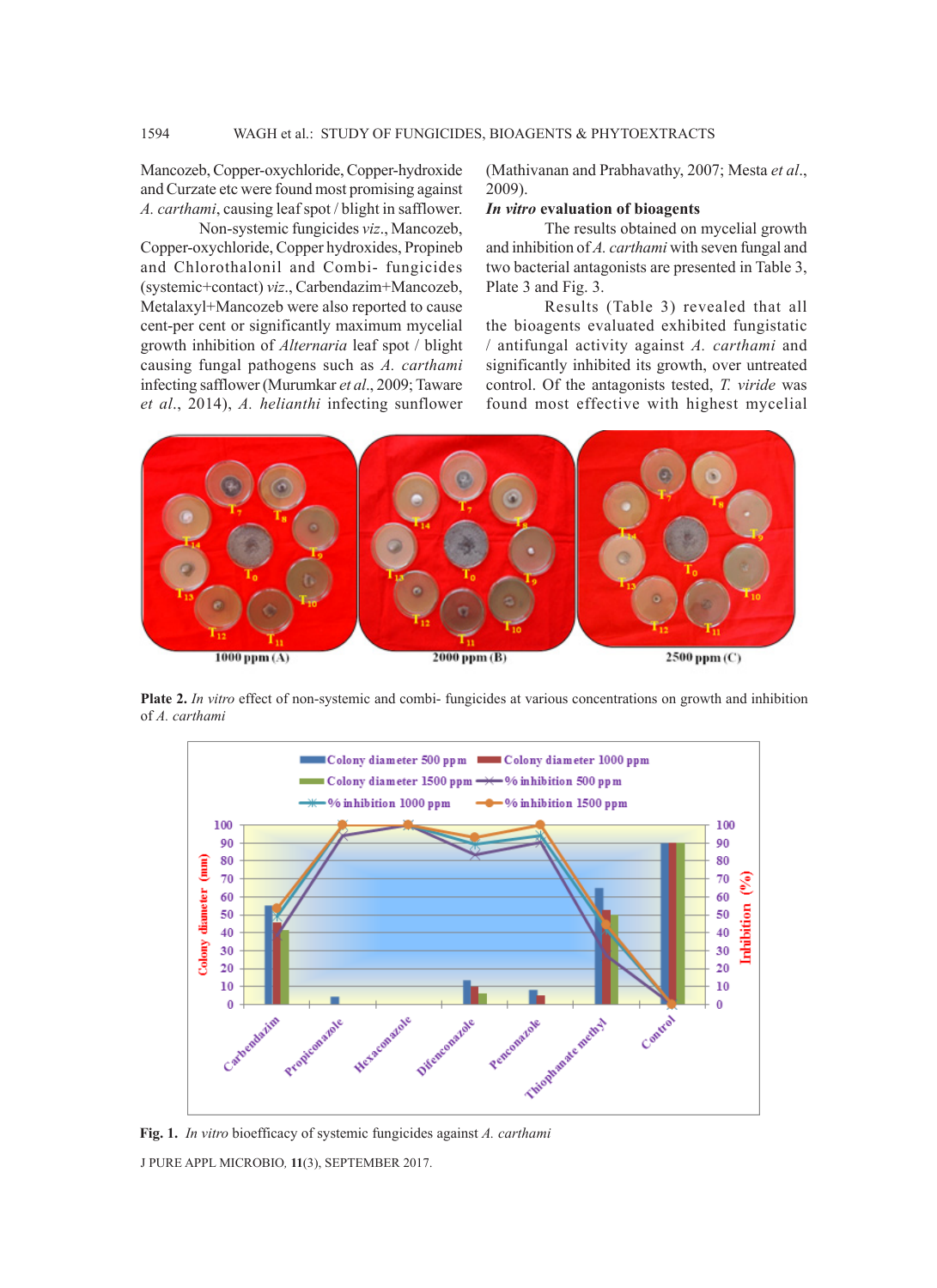growth inhibition (87.04 %) of the test pathogen. The second and third most inhibitory antagonists found were *T. harzianum* and *T. koningii* with and inhibition of 82.59 and 78.89 per cent, respectively. There were followed by *T. hamatum* (74.07 %), *T. longibrachiatum* (69.63 %), *T. virens* (64.81%), *Bacillus subtilis* (59.63 %), *A. niger* (55.74 %) and *P. fluorescens* (49.33 %). Thus, the bioagents *viz*., *T. viride*, *T. harzianum*, *T. koningii*, *T. hamatum*  were found most potential antagonists against *A. carthami* (Fig. 3).

These results are in conformity with the earlier findings of those workers who reported bioagents *viz*., *T. viride, T. harzianum, T. koningii* 



**Plate 3.** *In vitro* effect of bioagents on growth and inhibition of *A. carthami*

and *T. hamatum* had significantly inhibited mycelial growth of *A. carthami* infecting safflower (Taware *et al.*, 2014), *A. brassicae* infecting rapeseedmustard (Reshu and Khan, 2012), *A. alternata* / *A. sesame* infecting sesame (Akbari and Parakhia, 2007; Savitha *et al.,* 2011).

The fungistatic / antifungal action exerted by the species of *Trichoderma* and *A. niger* against *A. carthami* and other species of *Alternaria* may be attributed to their production of volatile and nonvolatile substances, cell wall degrading enzymes (glucanases, B1, 3 glucanase), the phenomenon of competition, lysis and antibiosis.

# *In vitro* **evaluation of plant extracts / botanicals**

Results (Table 4) revealed that all the 14 botanicals tested (each  $\omega$  10, 15 and 20 %) exhibited a wide range of radial mycelial growth of *A. carthami* (Plate 4 and Fig. 4) and it was decreased drastically with increase in concentrations of the test botanicals from 10 to 20 per cent.

# **Mycelial inhibition**

Average mycelial growth inhibition recorded with the test botanicals was ranged from 13.58 (*G. maculata*) to 88.33 (*A. sativum*) per cent. However, it was highest with *A. sativum* (88.33 %), followed by *A. indica* (78.58 %), *O. sanctum* (73.83 %), *E. globulus* (66.05 %), *C. longa* (60.68 %), *D. metal* (56.48 %), *Allium cepa* (50.87 %) and *L. camera* (50.80 %). Rest of the test botanicals recorded average mycelial growth inhibition in the



**Fig. 2.** *In vitro* bioefficacy of non-systemic and combi- fungicides against *A. carthami*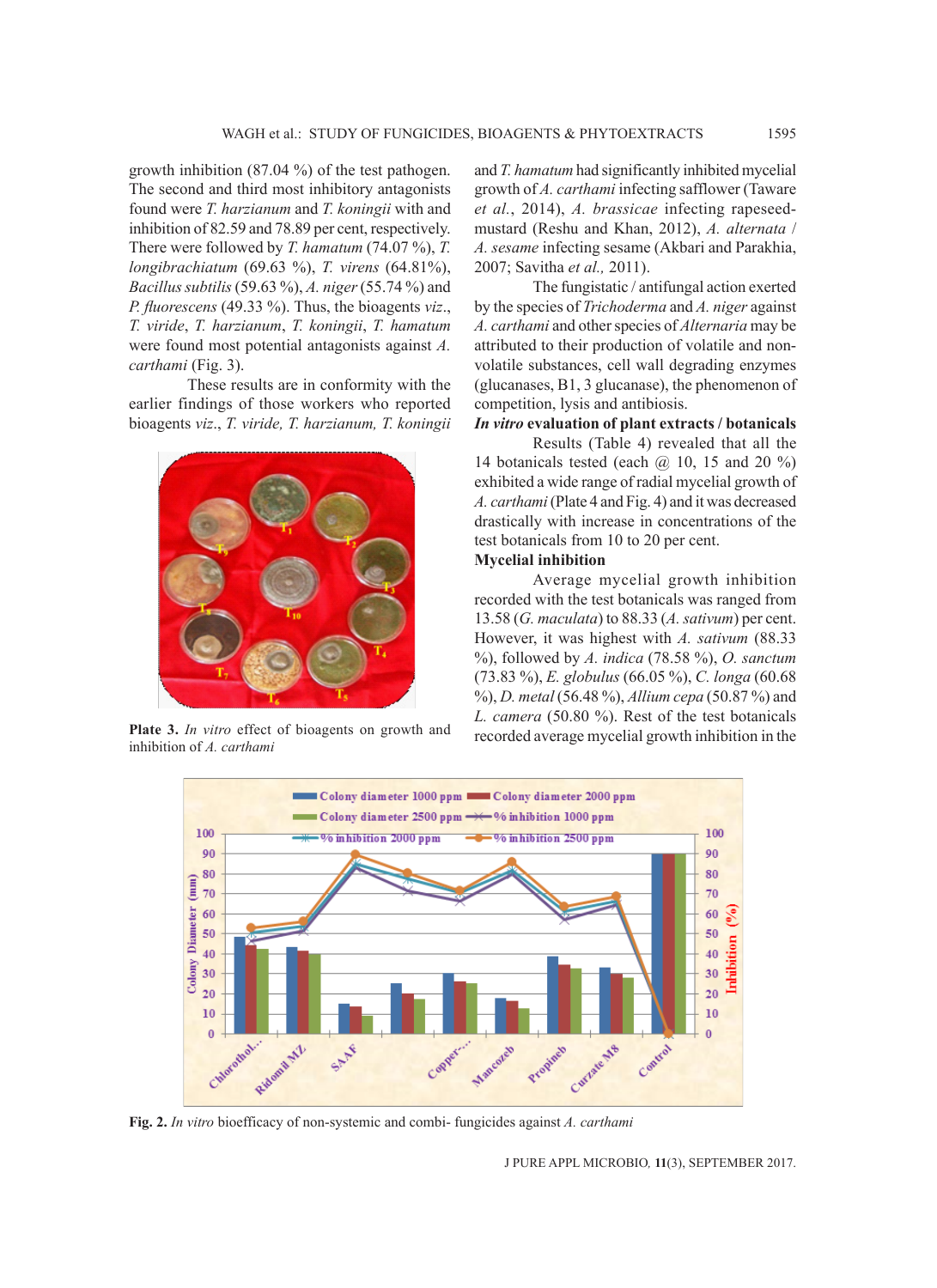range of 28.03 to 44.75 per cent; whereas, it was significantly least with *G. sepium* (13.58 %) and *B. spectabilis* (19.94 %).

Thus, on the basis of antifungal activity, the botanicals found most effective in the order of merit were *A. sativum, A. indica, O. sanctum, E. globules, C. longa, D. metal, Allium cepa, L. camera, V. rosea* and *P. pinnata*, which after their further confirmation could be exploited for control of leaf spot / blight of safflower (*A. carthami*).

These results are in conformity with the earlier findings of those workers who reported plant extracts / botanicals *viz*., *A. sativum, A. indica, O. sanctum, E. globules, C. longa,* at various concentrations had significantly inhibited mycelial growth of *A. carthami* infecting safflower

(Ranaware *et al*., 2010; Usha *et al*., 2012; Taware *et al.*, 2014).

In the present study, of the 14 phytoextracts *A. sativum* extract was found most effective which caused substantial inhibition (> 88%) of *A. carthami.* The antifungal activity of *A. sativum* has been attributed to the presence of diallyl sulphide and other compounds like alllisatin I, II and garli phytocide (Cavallito *et al.,* 1974; Sharma and Prasad, 1980).

A number of phytoextracts / botanicals have been studied and reported with potential inhibitory action against many phytopathogenic fungi, bacteria and viruses. The presence of various secondary metabolites *viz.,* alkaloids, quaternary alkaloids, cumarins, flavanoids, steroids / terpenoids, phenolics etc with potential



**Fig. 3.** *In vitro* bioefficacy of bioagents against *A. carthami*



J PURE APPL MICROBIO*,* **11**(3), SEPTEMBER 2017. **Plate 4.** *In vitro* bioefficacy of botanicals against *A. carthami*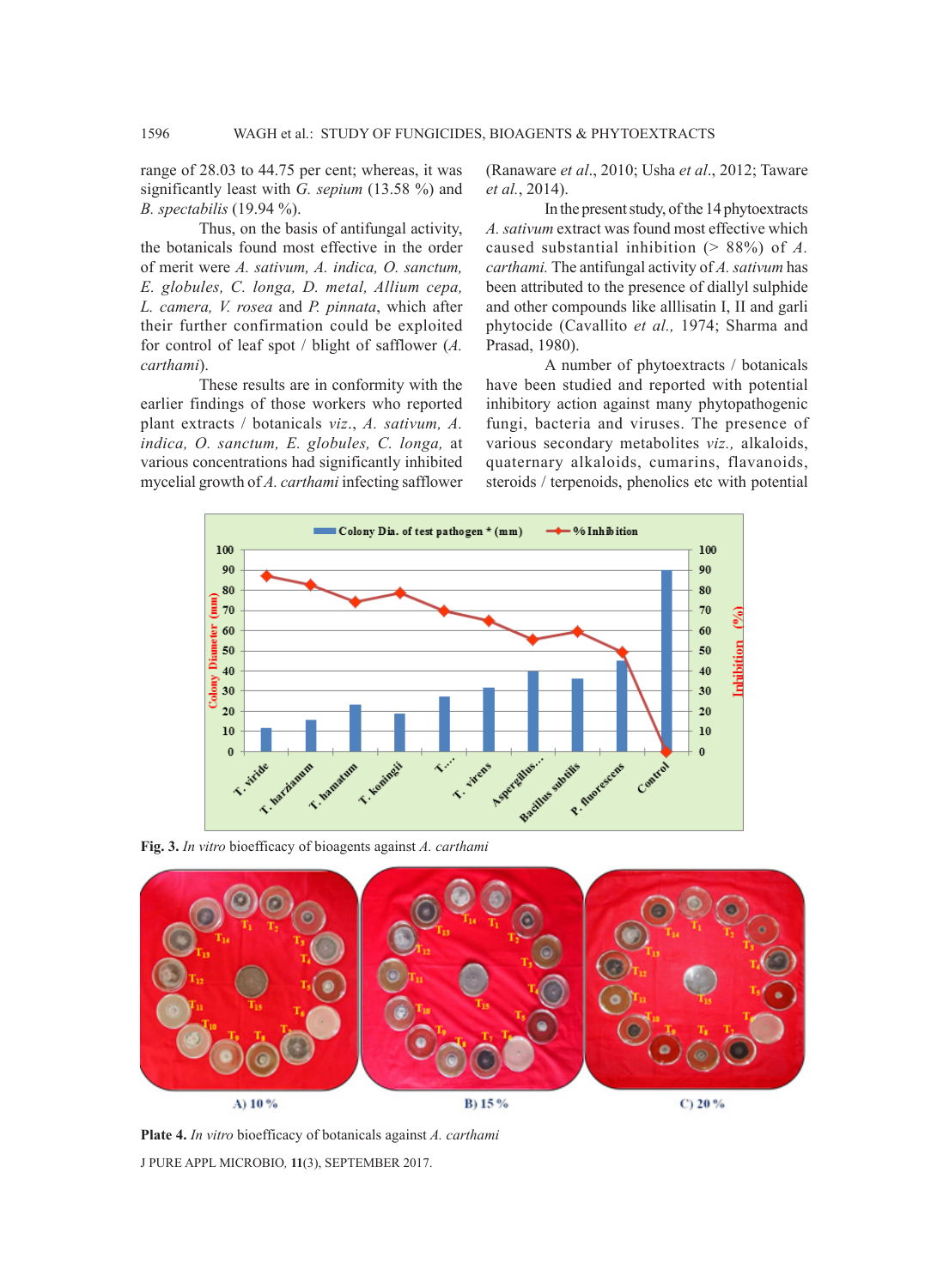

**Fig. 4.** *In vitro* bioefficacy of botanicals against *A. carthami*

antifungal activity were reported in various plant extracts (Alice,1984; Aswal, *et al.*,1984; Abraham *et al.,*1986; Chopra *et al.,* 1992).

## **ACKNOWLEDGEMENT**

I greatly acknowledge to my Research Guide, Dr. A. P. Suryawanshi Professor, Department of Plant Pathology, College of Agriculture, Latur and Head, Dr. K. T. Apet,, Department of Plant Pathology, Vasantrao Naik Marathwada Krishi Vidyapeeth, Parbhani for their support during research work for the completion of my Ph.D. degree programme.

#### **REFERENCES**

- 1. Abraham, Z., Bhakuni D. S., Garg H. S., Goel A. K., Mehrotra B. N. and Patnaik G. K. Screening of Indian Plants for Biological Activity. Part X11. *Indian J. Exp. Biol*., 1986; **24** : 48-68.
- 2. Akbari, L. F. and Parakhia, A. M. Management of *Alternaria alternata* causing blight of sesame with fungicides. *J. Mycol. Pl. Pathol*. 2007; **37** (3) : 426-430.
- 3. Alice, D. Studies on antifungal properties of some plant extracts.BM.Sc. (Agri.) Thesis, TNAU, Coimbatore. 1984; PP: 93.
- 4. Amaresh, Y. S. and Nargund, V. B. *In vitro* evaluation of fungicides against *Alternaria heliathi* causing leaf blight of sunflower. *Indian J. Pl. Pathol*. 2004; **22** (1 & 2) : 79-82.
- 5. Anonymous. Safflower Annual Progress Report. Directorate of Oilseeds Research, Rajendranagar, Hyderabad. 2010; PP : 106-124.
- 6. Arora, D. K. and Upadhyay, R. K. Effect of fungal staling growth substances on colony interaction. *Pl. Soil.* 1978; **49** : 685-690.
- 7. Aswal, B. S., Bhakuni, D. S., Goel. A. K., Kar, K. and Mehrotra, B. N. Screening of Indian Plants for Biological Activity. Part XI. *Indian J. Exp. Biol.* 1984; **22** : 487-504.
- 8. Bal, R. S. and Kumar, A. Studies on the epidemiology of white rust and *Alternaria* leaf blight and their effect on the yield of Indian mustard. *African J. Agric. Res*. 2014; **9** (2) : 302-306.
- 9. Barnwal, M. K., Kumar, R. and Kumar, B. Integrated management of *Alternaria* blight, *Melampsora* rust and fungal wilt of linseed (*Linum usitatissimum*) in field. *J. Mycol. Pl. Pathol.* 2011; **41** (1) : 53-56.
- 10. Bavaji, M., Khamar, M. D. and Nath, M. M. *In vitro* evaluation of fungicides and plant extracts on the incidence of leaf blight on sesame caused by *Alternaria alternata* (FR) Keissler. *Intern. J. Food Agric. Vet. Sci.* 2012; **2** (3) : 105-107.
- 11. Bhale, M. S., Bhale, U. and Khare, M. N. Disease of important oilseed crops and their management. In pathological problems of economic crop plants and their management. (Eds. S.M. Paul Khurana), Scientific Publishers, Jodhpur. 1998; PP : 251-279.
- 12. Cavallito V. J., Buck, J. S. and Luter, C. M. Allian the antibacterial principal of *Allium sativum.* Determinations of chemical structure.